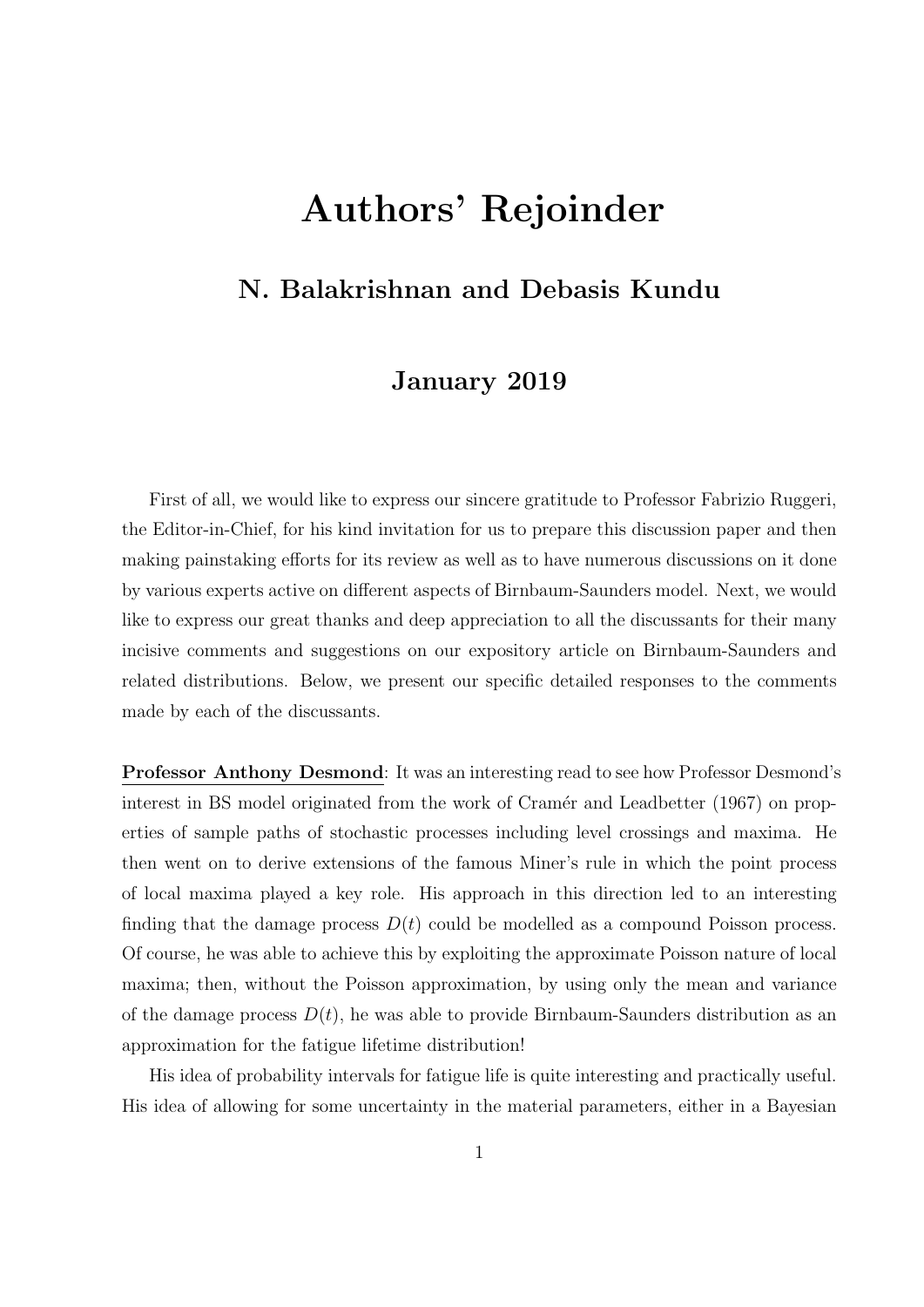or frequentist approach, and then evaluating the sensitivity and robustness characteristics of these probability intervals will be very interesting, of course!

With regard to his comment about the potential use of estimating functions, many of the point estimators proposed in the literature (and also detailed in our article) are indeed solutions of some forms of estimating equations. Though the MLE score-based estimating equations are known to be optimal, use of estimating equations to come up with robust (to departures from the model assumptions) and efficient estimators will be an interesting and challenging problem to undertake!

In this regard, three different approaches have been taken in the literature, in our view, concerning robust estimation of model parameters of BS distribution. One is basing the estimation on censored samples, so that the effect of extreme order statistics are minimized in the estimation process. Second is the traditional influence function approach put forward by Dupuis and Mills (1998), and the third one is by basing the inference on generalized Birnbaum-Saunders distribution based on a heavy-tailed kernel (instead of the traditional normal one). It is true that, as correctly pointed out by Professor Desmond, that such a generalized model may lack a motivation from the underlying fatigue process itself, it does provide great flexibility while modelling observed data when the usual Birnbaum-Saunders distribution is found to be inadequate. The robustness of this approach has indeed been evaluated and verified by some authors through the insensitivity of estimates obtained from these models in the presence of outlying observations. Finally, we agree with Professor Desmond that mixtures of Birnbaum-Saunders distributions and associated inferential methods need to be studied further as they may be suitable models in situations wherein the crack size at each load has a positively skewed distribution!

Professor Augustine Wong: Professor Wong has detailed the third-order likelihoodbased method for the estimation of the shape and scale parameters of the Birnbaum-Saunders distribution. As he aptly points out, this method seems to be very accurate even in case of very small sample sizes. But, the biggest problem in the use of this method of estimation is in obtaining  $q(\psi)$ , the standardized maximum likelihood estimate in the canonical parameter scale, especially in the case of censored data. Moreover, as Professor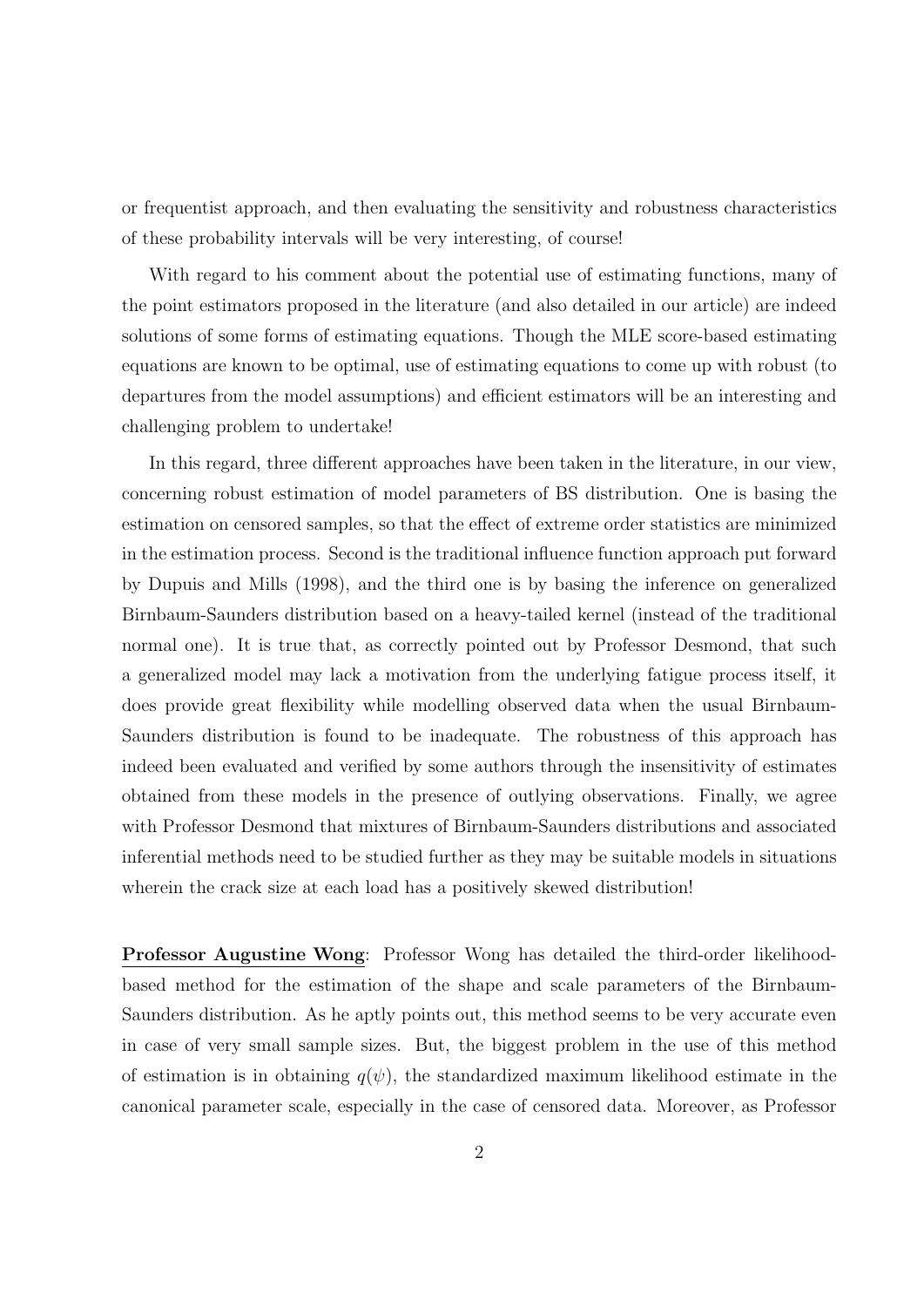Wong has pointed out, this method is not applicable for the case of tests of hypotheses involving the shape parameters.

His idea of using parametric bootstrap approach for determining an "empirical" Bartlett correction factor in the modified log-likelihood ratio statistic proposed by Bartlett (1937) is an interesting one and simple to implement! However, the efficiency of this method is not clear if the sample size  $n$  is indeed small, or when the sample involves censoring. We fully agree with Professor Wong that it will be very interesting to explore this direction further and examine the performance of the confidence intervals as well as tests of hypotheses for the model parameters, both in one- and multi-sample situations, under this approach!

Professors Artur Lemonte and Gauss Cordeiro: First, we acknowledge the two points made by Professors Lemonte and Cordeiro with regard to the typo present in the expression of  $I(\alpha, \beta)$  presented in Section 3.1 as well as its expression given by Lemonte et al. (2007).

While discussing inferential methods for the parameters of the classical Birnbaum-Saunders distribution, they have focused specifically on the case when the value of the shape parameter  $\alpha$  is quite small, close to zero. They have pointed out that some numerical problems are encountered in using the Fisher information matrix due to the instability faced in the numerical evaluation of the function

$$
h(\alpha) = \alpha \left(\frac{\pi}{2}\right)^{1/2} - \pi e^{2/\alpha^2} \left\{1 - \Phi\left(\frac{2}{\alpha}\right)\right\}
$$

when  $\alpha$  is close to zero. For this reason, they have then provided an approximation for the function  $h(\alpha)$  for small values of  $\alpha$ , and have demonstrated its usefulness through numerical computation as well as an illustrative example.

If  $\phi(z)$  and  $\Phi(z)$  denote the pdf and cdf of a standard normal distribution, respectively, then the function

$$
M(z) = \frac{1 - \Phi(z)}{\phi(z)} = \sqrt{2\pi}e^{z^2/2}\{1 - \Phi(z)\}\
$$

is the well-known Mills' ratio. Many accurate asymptotic (as  $z \to \infty$ ) approximations are available in the literature for this function; see Johnson et al. (1994) for some pertinent details and also the recent article by Gasull and Utzet (2014). Upon setting  $z = 2/\alpha$ , it is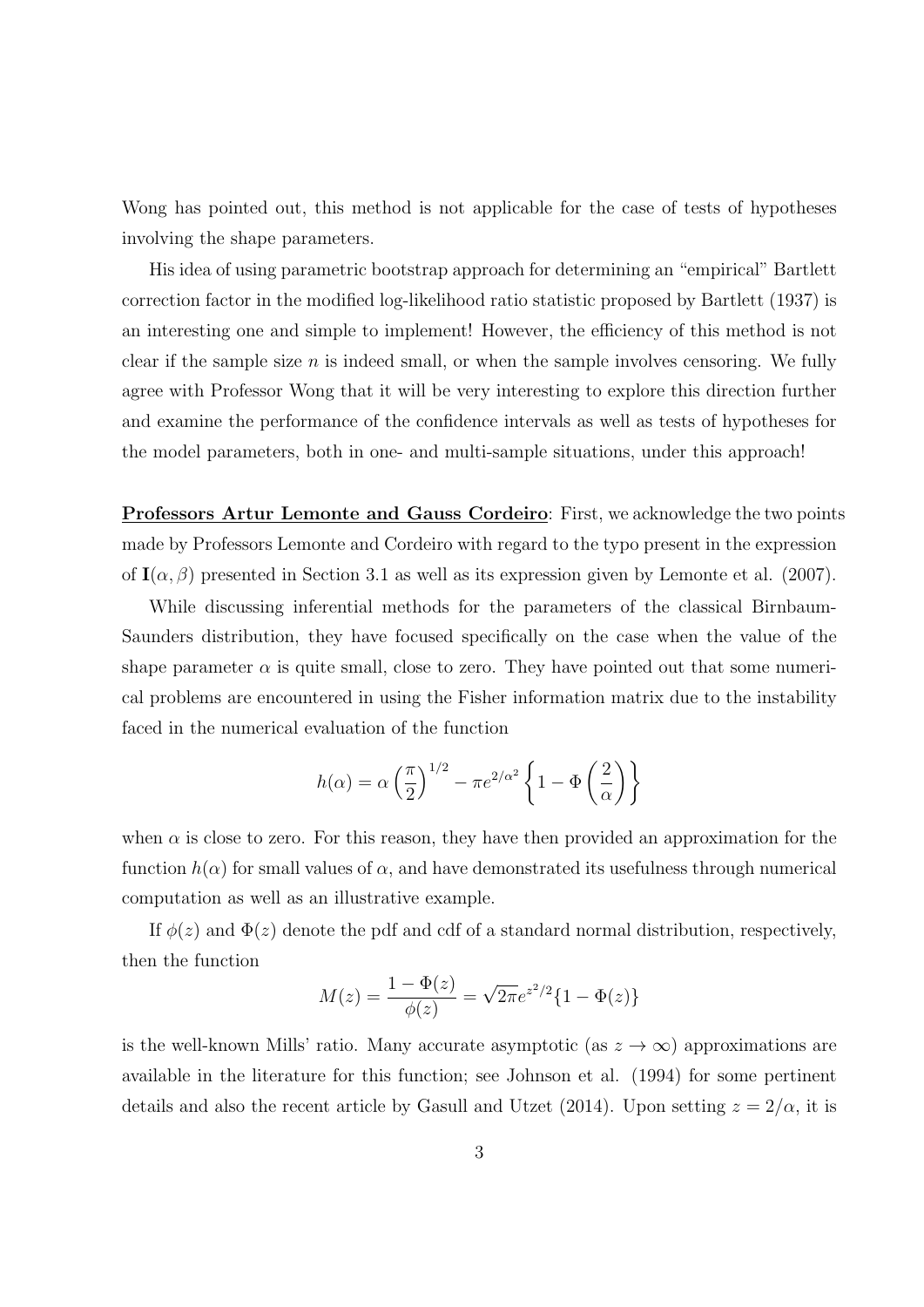readily seen that

$$
h(\alpha) = \alpha \left(\frac{\pi}{2}\right)^{1/2} - \sqrt{\frac{\pi}{2}} M\left(\frac{2}{\alpha}\right),
$$

and so the well-known asymptotic approximations of  $M(z)$  (as  $z \to \infty$ , or equivalently, as  $\alpha \to 0$ ) can be readily used for evaluating the quantity  $h(\alpha)$  in a computationally stable way for small values of  $\alpha$ . This, in turn, can be utilized in developing efficient inferential procedures for the case when  $\alpha$  value is small!

Professor Biswabrata Pradhan: As described in the paper, EM algorithms (and some variations) have been developed for the determination of maximum likelihood estimates of the parameters of the Birnbaum-Saunders distribution under complete, Type-I censored, Type-II censored, hybrid censored and progressively censored samples. In his discussion, Professor Pradhan has considered a progressive Type-I interval censoring scheme, along the lines of Aggarwala (2001), when the underlying lifetime distribution is Birnbaum-Saunders, and then has proposed an EM algorithm for the determination of maximum likelihood estimates of the model parameters  $\alpha$  and  $\beta$  by proceeding as done by Ng et al. (2002). For the E-step, the mixture representation of the Birnbaum-Saunders distribution in terms of inverse Gaussian and reciprocal inverse Gaussian distributions has been utilized.

Even though Professor Pradhan has not explicitly mentioned, a large sample size  $n$  has been implicitly assumed for the implementation of this EM algorithm. This is so because the progressive censoring numbers  $R_i$ 's are assumed to be pre-fixed and assumed to be so in his pseudo log-likelihood function. This may be violated in small to moderate values of the sample size  $n$ , since in this case, the pre-fixed number of units,  $R_i$ , for removal may not be available for removal at all stages. In this case, the numbers to be censored also become "random" because of the inherent form of progressive censoring involved. This may affect the E-step of the algorithm, and its effect may have to be evaluated through a Monte Carlo simulation study. Another difficulty may be in the evaluation of all the integrals involved in the E-step. Unfortunately, no closed-form expressions seem possible for most of these integrals. Though this is the case, it may not, however, be a big drawback since a stochastic method may be readily adopted for the evaluation of all the integrals as they are expectations of some functions of inverse Gaussian random variables; of course,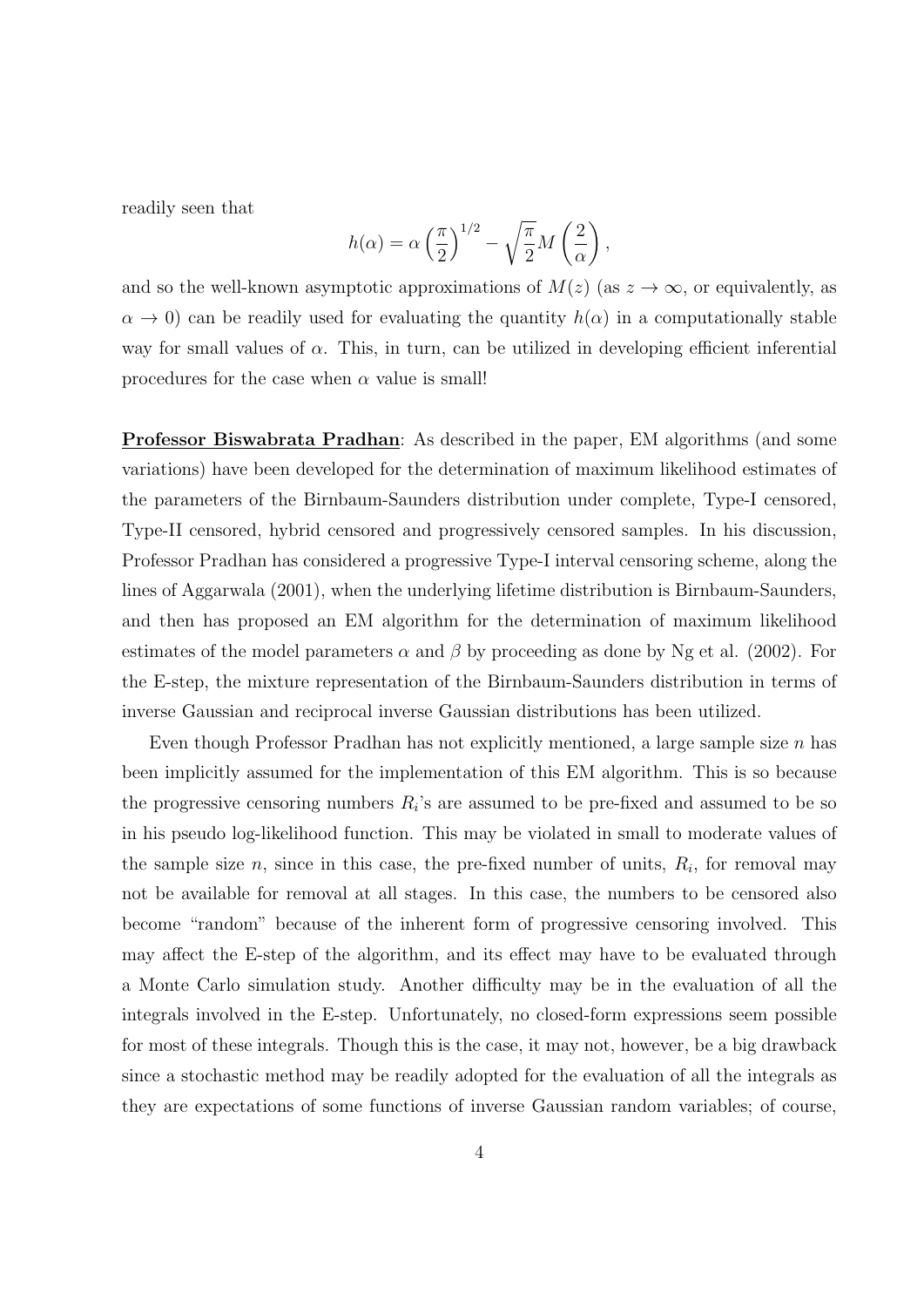this will tantamount to having a stochastic EM-algorithm!

Finally, we agree with his comment that the Birnbaum-Saunders distribution is close to the lognormal distribution in terms of its shape, characteristics and hazard properties, and hence discrimination between these two distributions for a given data will be of great interest and will be a problem worth studying!

Professor Hon Keung Tony Ng: In his detailed discussion, Professor Ng has specifically addressed two issues. The first is with regard to the similarity between Birnbaum-Saunders distribution and three other popular lifetime distributions, namely, inverse Gaussian, lognormal and Weibull. It is true that in terms of shape and characteristics, all these distributions share similar properties. He has then gone to using moment-ratio diagrams and maximum likelihood method to explore further this similarity and the model selection (specifically, probabilities of selection of the true model and the wrong models, among these four) through an empirical study. Though the probabilities of correct selection are understandably small when the sample size is small, they do increase substantially when the sample size increases. He has then considered the data in Example 1 and has demonstrated that the Birnbaum-Saunders, inverse Gaussian and lognormal distributions all provide good fit (though the Birnbaum-Saunders yields the largest maximized log-likelihood value), while the Weibull distribution does not.

In our viewpoint, though the two methods, viz., the moment-ratio and maximum likelihood methods, perform very similarly in the situations considered by Professor Ng, the latter certainly has the advantage that it is easily extendable to multivariate cases, and also would facilitate carrying out tests for validity at a specified level of significance (likely using a parametric bootstrap approach). These issues certainly deserves further attention!

Professors Longxiang Fang and Xiaojun Zhu: As the article clearly shows, considerable amount of work has gone on with regard to various properties, inferential methods, extensions and generalizations of Birnbaum-Saunders distribution during the last five decades. However, no work had been done with regard to stochastic orderings of systems with its components having heterogeneous Birnbaum-Saunders lifetime distributions until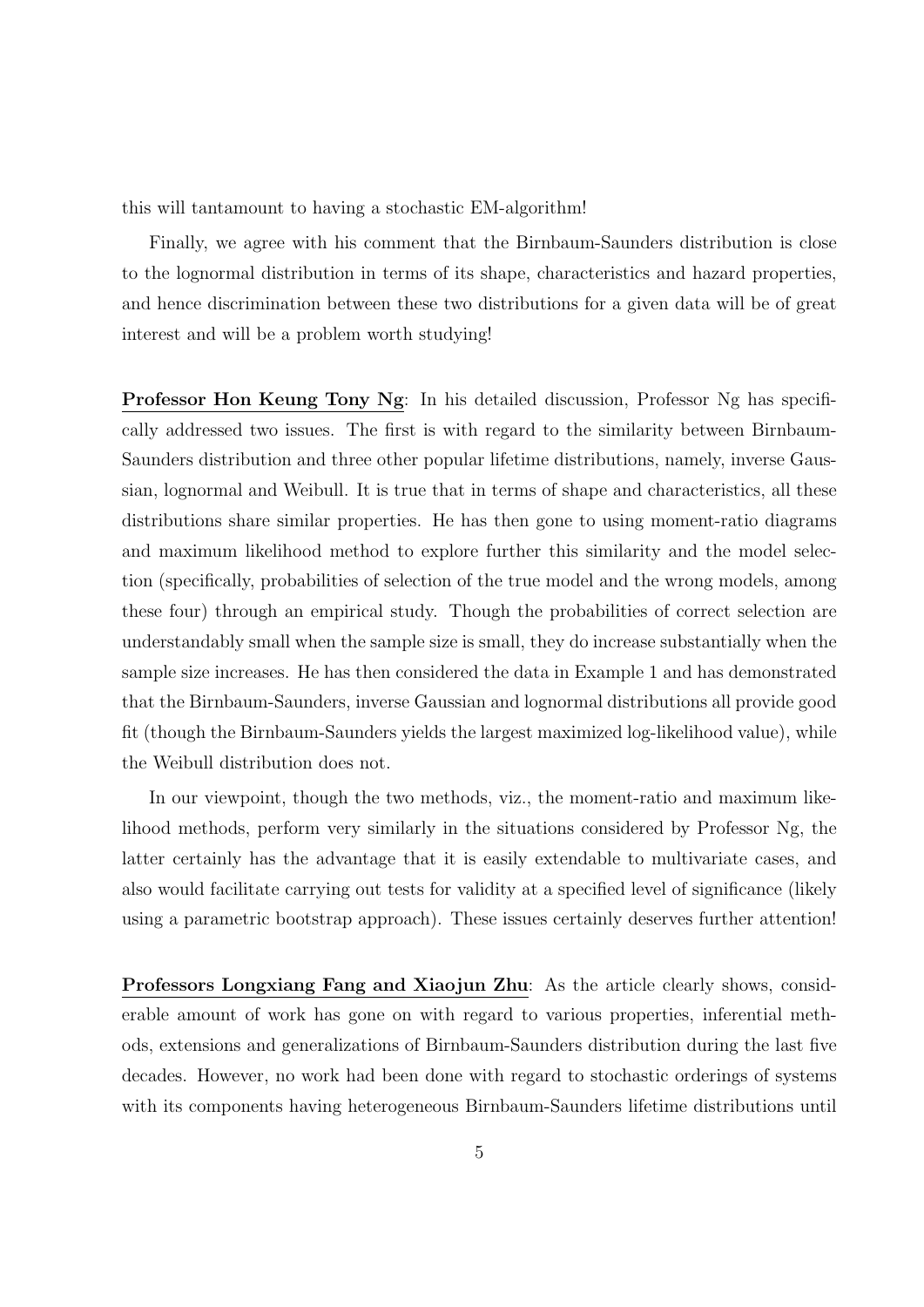recently. Fang et al. (2016, 2018) and Fang and Balakrishnan (2018) carried out several stochastic comparisons of lifetimes of series and parallel systems with heterogeneous Birnbaum-Saunders components. However, their results were only for the case when the components are independent.

Quite interestingly, in their discussion, Professors Fang and Zhu have considered stochastic comparisons of systems by allowing dependence between the components. Specifically, they have done so by using Archimedean copula to model the dependence structure between the components of the system. Under such a dependence structure, they have then discussed stochastic comparisons of the lifetimes of parallel as well as series systems with respect to the usual stochastic order based on vector majorization of scale and shape parameters of the Birnbaum-Saunders distributions of the components. The results established earlier for the independent case follow readily by choosing the Archimedean copula generator to be  $\phi(t) = e^{-t}.$ 

This, in our view, is an important development and opens many problems for further consideration. For example, it is not immediate whether such results could be established or not for systems with dependent generalized Birnbaum-Saunders components and also for more general copula structures? Moreover, stochastic comparisons for systems other than series and parallel systems will also be of interest!

Professors Isha Dewan and Swagata Nandi: In many practical datasets commonly found in reliability, survival and financial applications, the underlying data are non-negative. If one were to use a nonparametric method for the approximation of density function using kernel-based method, rather than adopting the usual parametric method, then it would necessitate the use of a kernel with support on the positive real line instead of the usual normal kernel. For this purpose, distributions such as exponential and Birnbaum-Saunders have been used in the literature. In their discussion, Professors Dewan and Nandi have carried out a Monte Carlo simulation study of kernel density estimators with normal, exponential and Birnbaum-Saunders distributions as kernels, and have shown empirically that the normal kernel leads to positive estimates for negative part of the real line, and also that the density estimates based on both exponential and Birnbaum-Saunders kernels give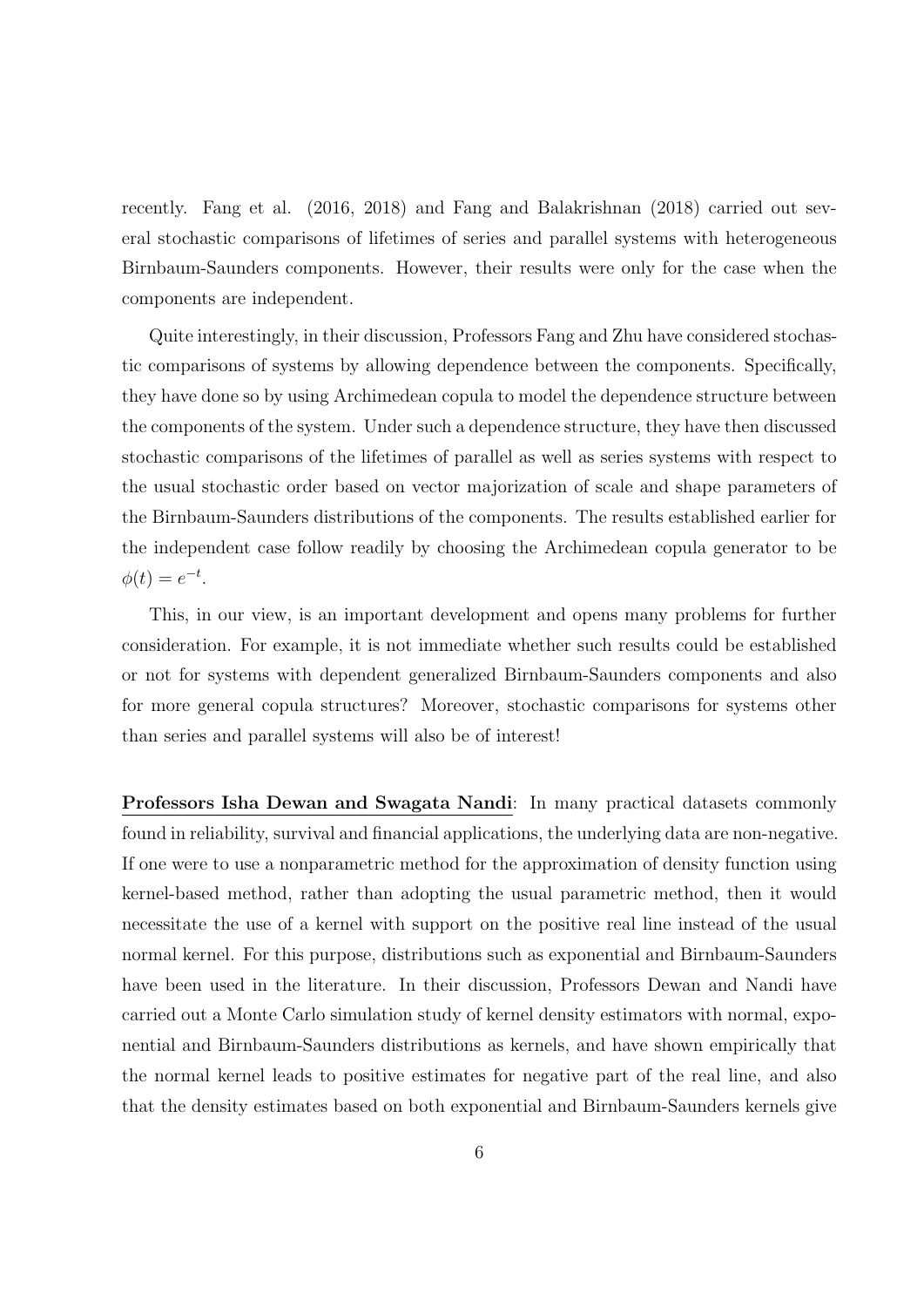almost identical results. They further verified the same findings with a security-wise price volume historic data set from the Indian Stock Market.

Their idea to consider nonparametric kernel estimation of the joint density function of a vector-valued random variable wherein each component is non-negative with the use of multivariate Birnbaum-Saunders distribution and multivariate exponential distribution is certainly interesting and will be a very fruitful project to consider!

Professors Ahad Jamalizadeh, Farzane Hashemi and Mehrdad Naderi: In their interesting discussion, Professors Jamalizadeh, Hashemi and Naderi have first constructed a unified skew-ellipitical Brinbaum-Saunders distribution by basing it on the transformation in Eq.  $(5)$  of the paper and then assuming the underlying variable Z to have a  $SUE(\lambda, \Omega, h^{(1+q)})$ . This generalization includes some recently introduced extensions of the Birnbaum-Saunders distribution such as the skew-normal-Birnbaum-Saunders distribution of Vilca et al. (2011) and the skew-t-Birnbaum-Saunders distribution of Khosravi et al. (2016).

Professors Jamalizadeh, Hashemi and Naderi then go on to discuss the distributions of two-component series and parallel systems whose components jointly have a generalized bivariate Birnbaum-Saunders distribution and specifically express them as mixtures of unified skew-elliptical Birmbaum-Saunders distributions by proceeding in a manner analogous to those of Jamalizadeh and Balakrishnan (2010). They have then presented generalizations of these results to  $p - r + 1$ -out-of-p systems.

As these authors have mentioned, the proposed generalization does offer a great deal of flexibility in addition to including some of the previously introduced generalizations of Birnbaum-Saunders distribution. However, as can be seen from the plots presented in their Figure 1, the densities as well as hazard functions of these reliability systems can have bimodality in their shape. Interpretation of such shape characteristics for a given data would be a challenging task. Despite this, it would be interesting to carry out a detailed theoretical study of the properties of reliability and hazard functions of these systems in its general construct. Moreover, it would also be interesting to examine whether some stochastic ordering results could be proved for these systems along the lines of Fang et al.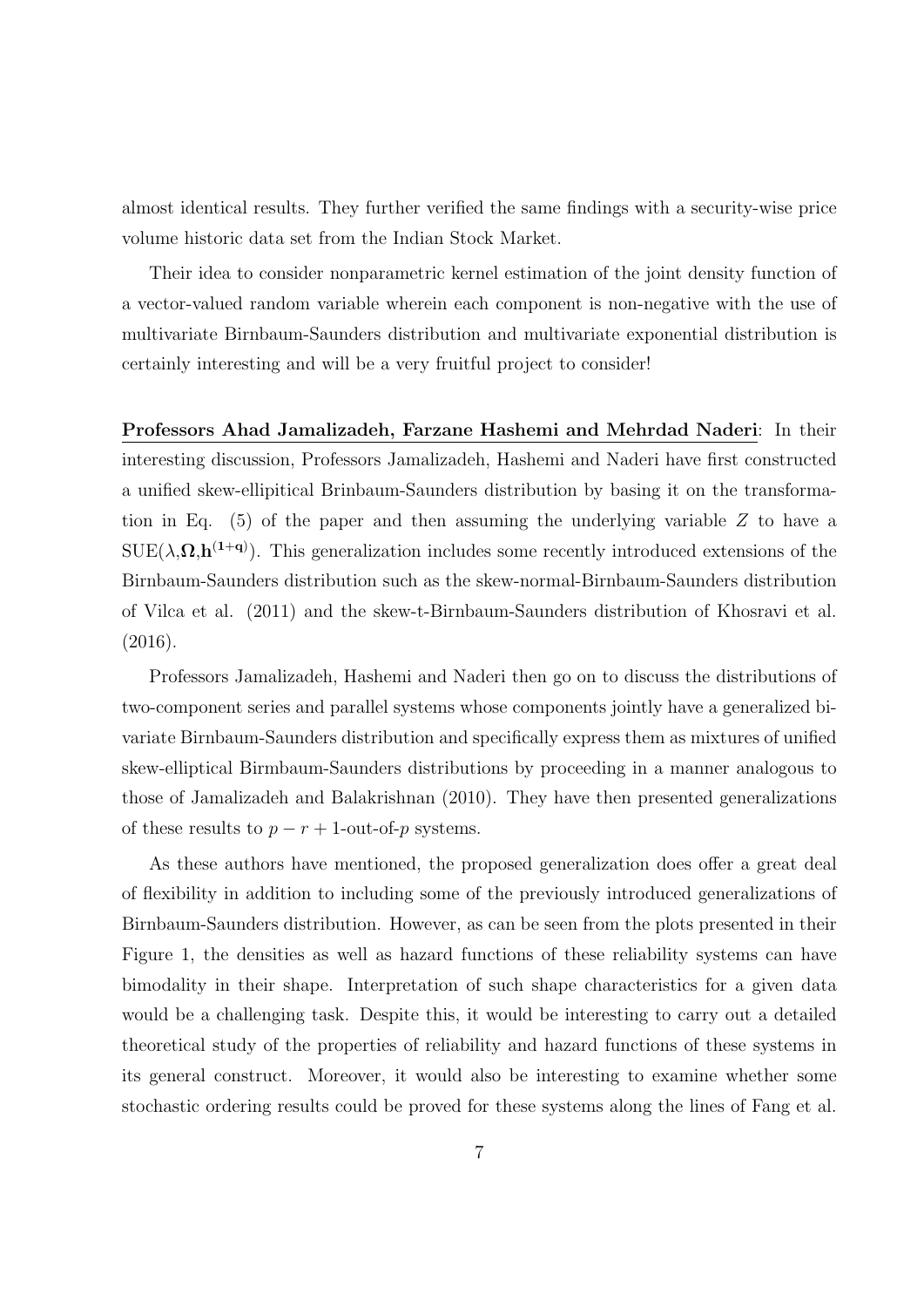(2016, 2018) and Fang and Balakrishnan (2018)!

Professors Victor Leiva, Camilo Lillo, Ivette Gomes and Marta Ferreira: In their discussion, Professors Leiva, Lillo, Gomes and Ferreira provide a discussion on another generalized model based on Birnbaum-Saunders distribution, namely, the extreme value Birnbaum-Saunders distribution. This distribution, based on a generalized extreme value distribution being used as a kernel in place of the normal one, was introduced originally by Ferreira et al. (2012). As the authors mention, this model has considerable flexibility and is a good alternative to the classical Birnbaum-Saunders distribution due to its flexibility and suitability for modelling heavy-tailed phenomena that could arise naturally, for example, in financial and environmental data.

They have then discussed a method of estimation of the model parameters based on Lmoments, a regression model based on the extreme value Birnbaum-Saunders distribution, and have illustrated finally the usefulness of the model and the inferential methods with a financial data.

There are two points that are worth mentioning about this generalized model. First, the usual Birnbaum-Saunders distribution does not belong to this family of models, as the authors have already mentioned in their discussion. Second, in the case when the extreme value index parameter  $\xi \neq 0$ , the support of the distribution has a lower bound depending on the model parameters. While analyzing real-life data, could a meaningful interpretation of this lower bound be provided? Another important related matter is regarding the infeasibility in the estimation of model parameters. Specifically, when the support of a distribution is bounded by a function of the parameters, such as the case in this model, one would ideally like to obtain point estimators such that the data used to obtain these estimators are also bounded by the same function of these estimators. Unfortunately, this does not always happen with methods based on L-moments and probability weighted moments, as observed by Hosking (1986) and Chen and Balakrishnan (1995). The latter authors carried out a detailed empirical study and noted that for the generalized extreme value distribution, the probabilities of obtaining infeasible parameter estimates decrease for increasing sample sizes, but this depends on the value of the parameter  $\xi$  itself. If it is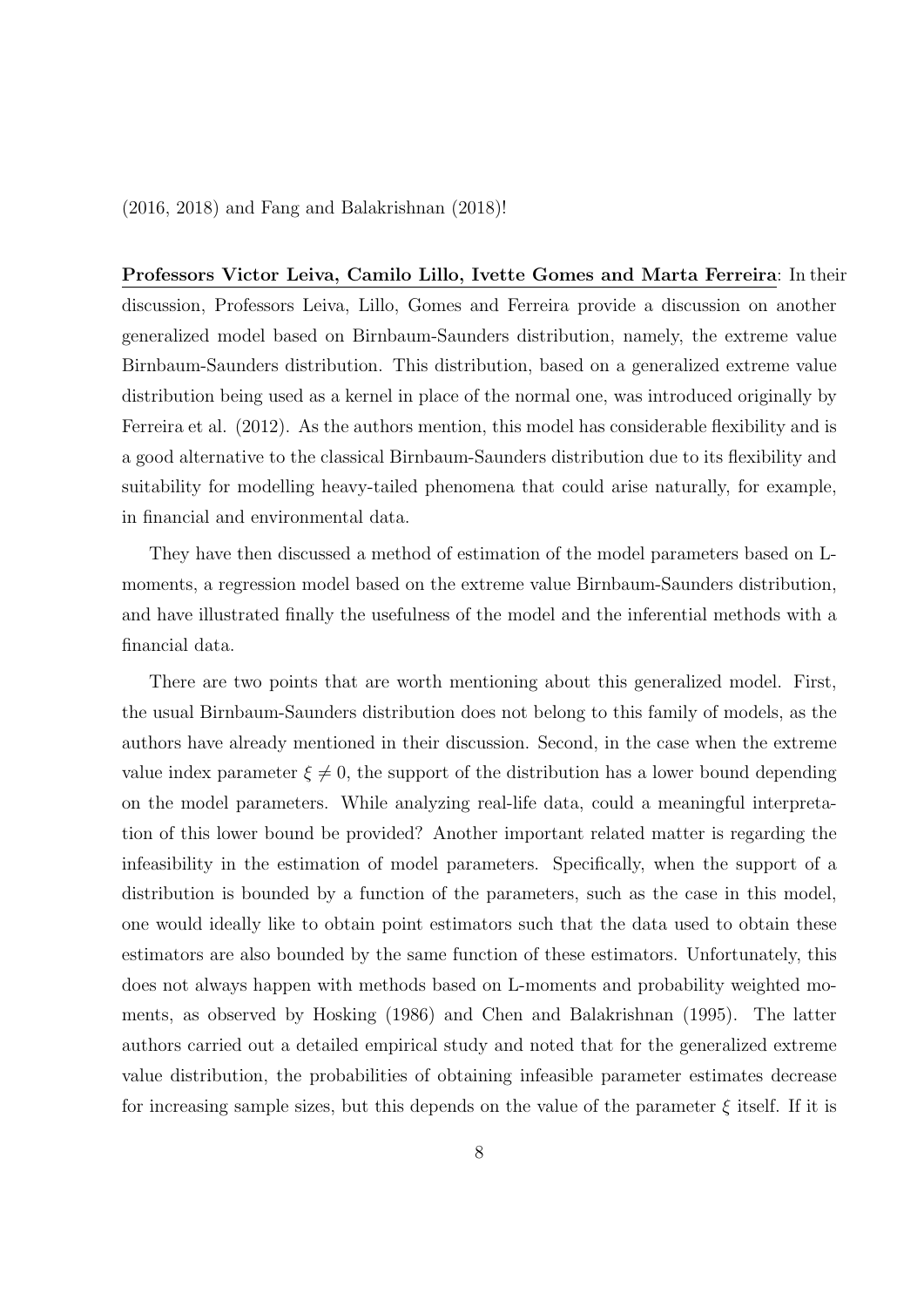away from 0, then this probability may not be small even for large sample sizes. It should be noted that this problem will not arise if one were to use maximum likelihood method as the bound will be used in obtaining the estimates based on a constrained maximization algorithm (note, however, that this constrained optimization may pose some numerical challenge).

It, therefore, will be of great interest to examine this issue for the L-moment estimation of model parameters for the extreme value Birnbaum-Saunders distribution that the authors have proposed and discussed. If the mentioned issue is persistent in this generalized model, then it would also be of interest to propose a suitable modification to the method of estimation to avert this infeasibility issue!

Professors Michelli Barros and Gilberto Paula: While fitting the Birnbaum-Saunders model (as well as other related models) to real datasets, especially in a regression setup, it is important to assess the validity of the fitted model which is often done with the use of a residual analysis; see, for example, Leiva et al. (2007). In the case of Birnbaum-Saunders regression, this is done through quantile residuals based on the transformation in Eq. (4) of the paper. Then, using the asymptotic normality of these quantile residuals under the assumed model, one could readily assess the validity of the assumed Birnbaum-Saunders model. This is a simple and efficient way to validate the model, though a formal goodness-of-fit test can also be thought of for this specific purpose!

In their discussion, Professors Barros and Paula suggest such a validation method for bivariate and multivariate Birnbaum-Saunders models. For this specific purpose, they recommend in the bivariate case, for example, the usage of quantile residuals based on the marginal distribution of  $T_1$  and the conditional distribution of  $T_2$ , given  $T_1 = t_1$ . As they have shown, one could establish joint asymptotic normality of these quantile residuals under the assumed model, and then use it to readily assess the validity of the assumed bivariate Birnbaum-Saunders model. As they have demonstrated its applicability using Example 5 in the paper, it is a simple and efficient way to validate the use of the bivariate model. It will, of course, be of great interest to develop some formal goodness-of-fit tests from this process and evaluate their efficiency and power properties!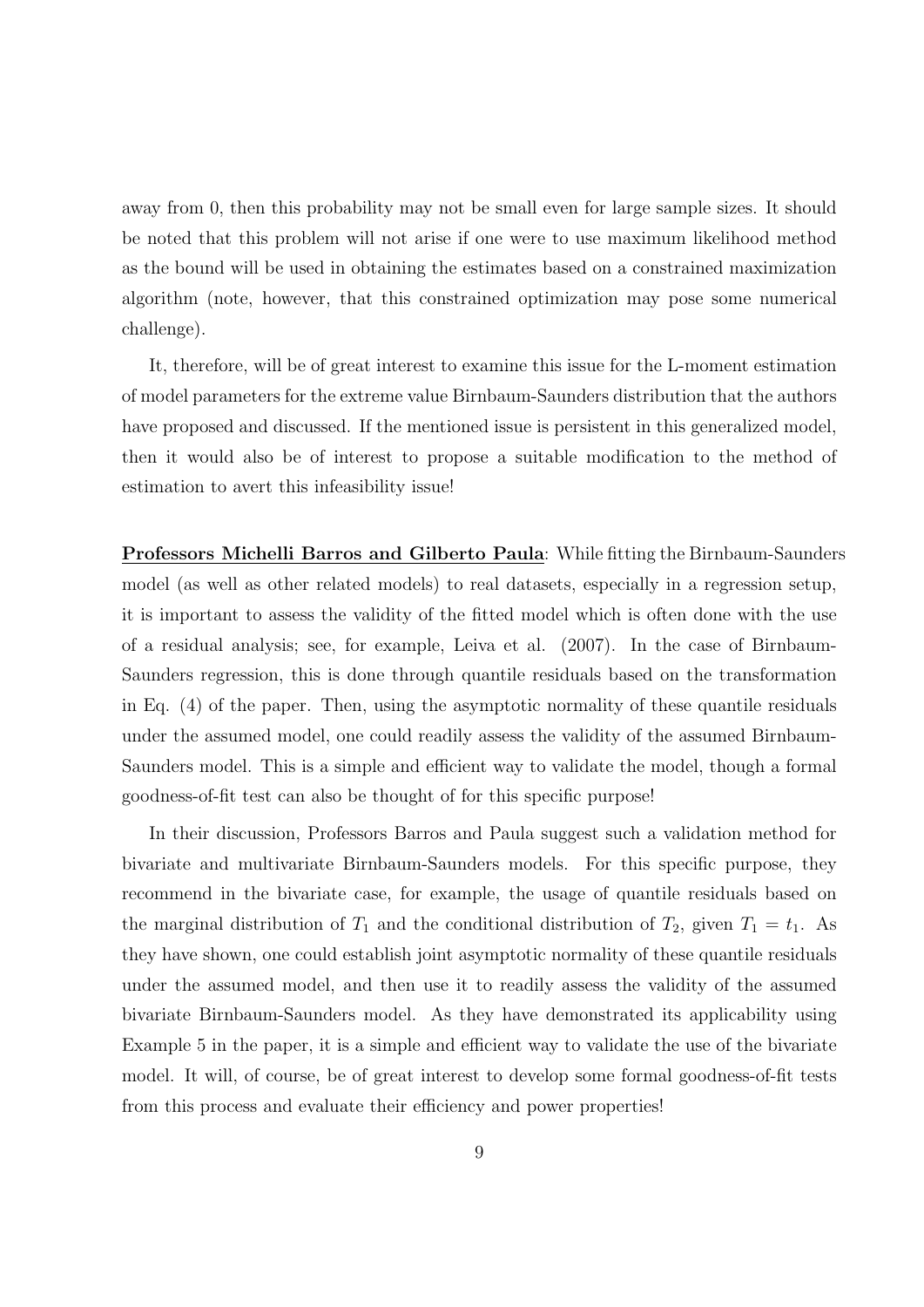Professor Filidor Vilca: We appreciate the review of several issues that Professor Vilca has provided, including two new and novel applications of Birnbaum-Saunders modelling in the analysis of neodymium and zinc measurements by Reyes et al. (2017) and in the analysis of dependent georeferenced data by Garcia-Papani et al. (2018). His comment about the use of heavy-tailed distributions as a kernel while developing generalized Birnbaum-Saunders distributions for the parameter estimation which is resistant to the presence of outliers is precisely what has been mentioned above in our response to Professor Desmond in this specific regard. In the case of multivariate data on dominant radius  $(Dr)$ , radius  $(r)$ , dominant ulna (Du) and ulna (u) of 25 newborn babies reported in Johnson and Wichern (1999), Professor Vilca is correct in that there are a few outlying observations, clearly visible from his plot. For this reason, some authors have used multivariate generalized Birnbaum-Saunders distribution for fitting these data in order to lessen the effect of these outliers. However, this does suggest that "robust estimation" of model parameters of a multivariate Birnbaum-Saunders distribution, a la Dupuis and Mills (1998), is an interesting problem that remains open! His other suggestion of using a test of fit for elliptical distribution as developed by Batsidis and Zografos (2013) for the validation of a multivariate generalized Birnbaum-Saunders distribution is quite interesting and its power and relative performance as compared to other goodness-of-fit methods and graphical tools will certainly be worth studying as well!

Professors José Díaz-Garcia and Francisco Caro-Lopera: Even though considerable amount of work has gone into various extensions, generalizations and multivariate forms, hardly any work had been done on matrix-variate forms of Birnbaum-Saunders distributions, as aptly mentioned by Dáz-Garcia and Caro-Lopera in their discussion. As they have mentioned, four most pertinent references in this direction are Caro-Lopera et al.  $(2012)$ , Sánchez et al.  $(2015)$ , Caro-Lopera and Díaz-Garcia  $(2016)$ , and Díaz-Garcia and Caro-Lopera (2018). In their discussion, Professors Díaz-Garcia and Caro-Lopera have provided a discussion on the construction of matrix-variate Birnbaum-Saunders distribution through the transformation  $T = V'V$ . Then, by using known properties of elliptical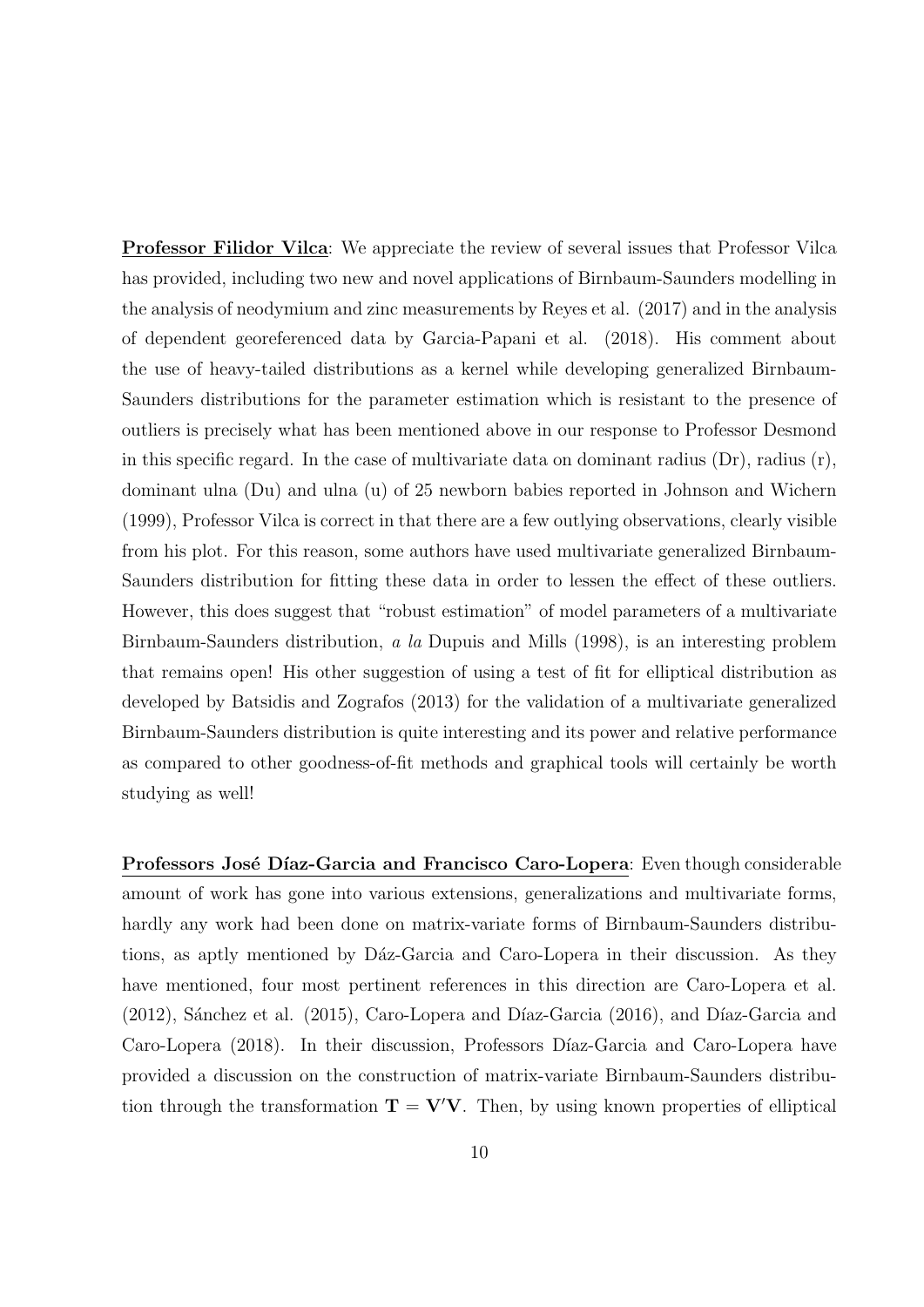distributions and the results of Díaz-Garcia and Caro-Lopera (2018) and Díaz-Garcia and Domn´guez Molina (2007), they have introduced a matrix-variate Birnbaum-Saunders distribution and have discussed its properties. They have specifically provided density and joint density functions, and then have demonstrated their use while fitting a data set. The results are interesting and also suggest many further problems to consider in the future in this direction.

Though the results are presented in their discussion for general elliptical family, they have specifically used the Kotz kernel  $q(t)$  for their illustrative example. In this connection, one issue that will be of interest will be to consider model discrimination and model validation methods for a given data between different members of the elliptical family; see also the comments made by Professor Filidor Vilca in this regard and our response above to his comments. Another problem that deserves good attention is in developing efficient inferential methods for these matrix-variate models!

Professor Ramesh Gupta: Professor Gupta has highlighted the close connection between the Birnbaum-Saunders distribution and the inverse Gaussian distribution. Based on this, he has then discussed the role of Birnbaum-Saunders model as a frailty distribution in the analysis of univariate frailty data as well as in the analysis of bivariate shared frailty model. This has, in fact, been studied extensively in the works of Leão et al. (2017, 2018a,b), Balakrishnan and Liu (2018), and Liu and Balakrishnan (2018) for both frailty data and for frailty data with cure fraction. His comment that it is important to study some theoretical properties of the Birnbaum-Saunders frailty model is a valid one!

Professors Victor Leiva, Robert Aykroyd and Carolina Marchant: First, we want to express our appreciation to Professors Leiva, Aykroyd and Marchant for mentioning some of the most recent papers dealing with theory and applications of multivariate Birnbaum-Saunders distributions, in addition the ones that we have listed in our article. This certainly makes the bibliography more complete and up-to-date as well.

Then, based on the transformation in Eq. (5) of the paper for each of the variables  $T_1, \dots, T_m$  by assuming the underlying variables  $Z_1, \dots, Z_m$  to have a m-dimensional nor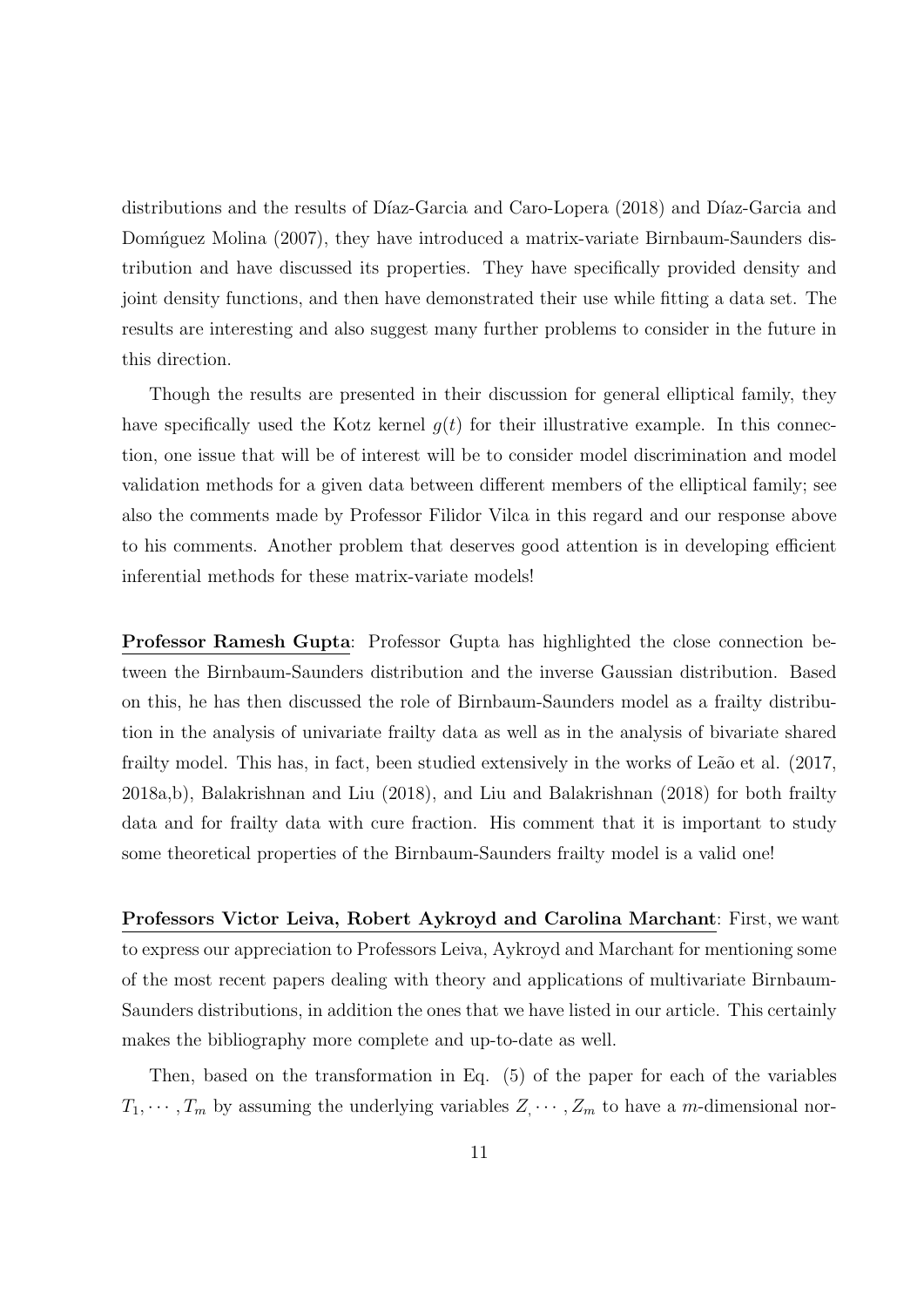mal distribution with mean vector **0** and covariance (also correlation) matrix  $\Gamma$ , they have considered the multivariate Birnbaum-Saunders distribution in a multivariate regression context, and specifically discussed the estimation of model parameters and model diagnostics. They have then demonstrated these methods on an economic data.

For the purpose of validation of the considered model for the dataset, they have used a Mahalanobis distance after transforming the data to normality based on Wilson-Hilferty approximation as well as Kolmogorov-Smirnov statistic for testing normality following the transformation. Though these are simple and convenient methods for validation, there is one potential problem, in our view, in that the statistic used will, in addition to capturing the effects due to model departure, also get adversely affected by the transformation itself (as it involves estimates of all the model parameters) as well as by the use of the approximation. This may be especially so if the sample size is not large enough, as is the case with the illustrative example they have considered. This clearly suggests the need for the development of more (direct?) model validation and diagnostic techniques for the multivariate Birnbaum-Saunders distribution as well as the regression model based on it!

Professors Helton Saulo, Jeremiaz Leão and Manoel Santos-Neto: In their discussion, Professors Saulo, Le˜ao and Santos-Neto consider an extension of the reparametrized Birnbaum-Saunders regression model by allowing for a time-varying conditional mean in the underlying model. This is in contrast to the works on Birnbaum-Saunders time series models discussed recently in the literature by Bhatti (2010), Mayorov (2011), Saulo et al. (2017) and Rahul et al. (2018). For this purpose, they start with the reparametrized Birnbaum-Saunders distribution, which expresses the distribution in terms of mean and precision parameters, and then vary the mean parameter as a time-varying function of covariates. They have then discussed the estimation of model parameters and residual analysis, and have illustrated their model and inferential results with a simulated data.

An interesting problem in this direction would be to consider the differences between this type of modelling of time series data and other time series models based on Birnbaum-Saunders model such as conditional-median duration model and marginal Birnbaum-Saunders model. One could also examine the sensitivity to estimation and robustness properties of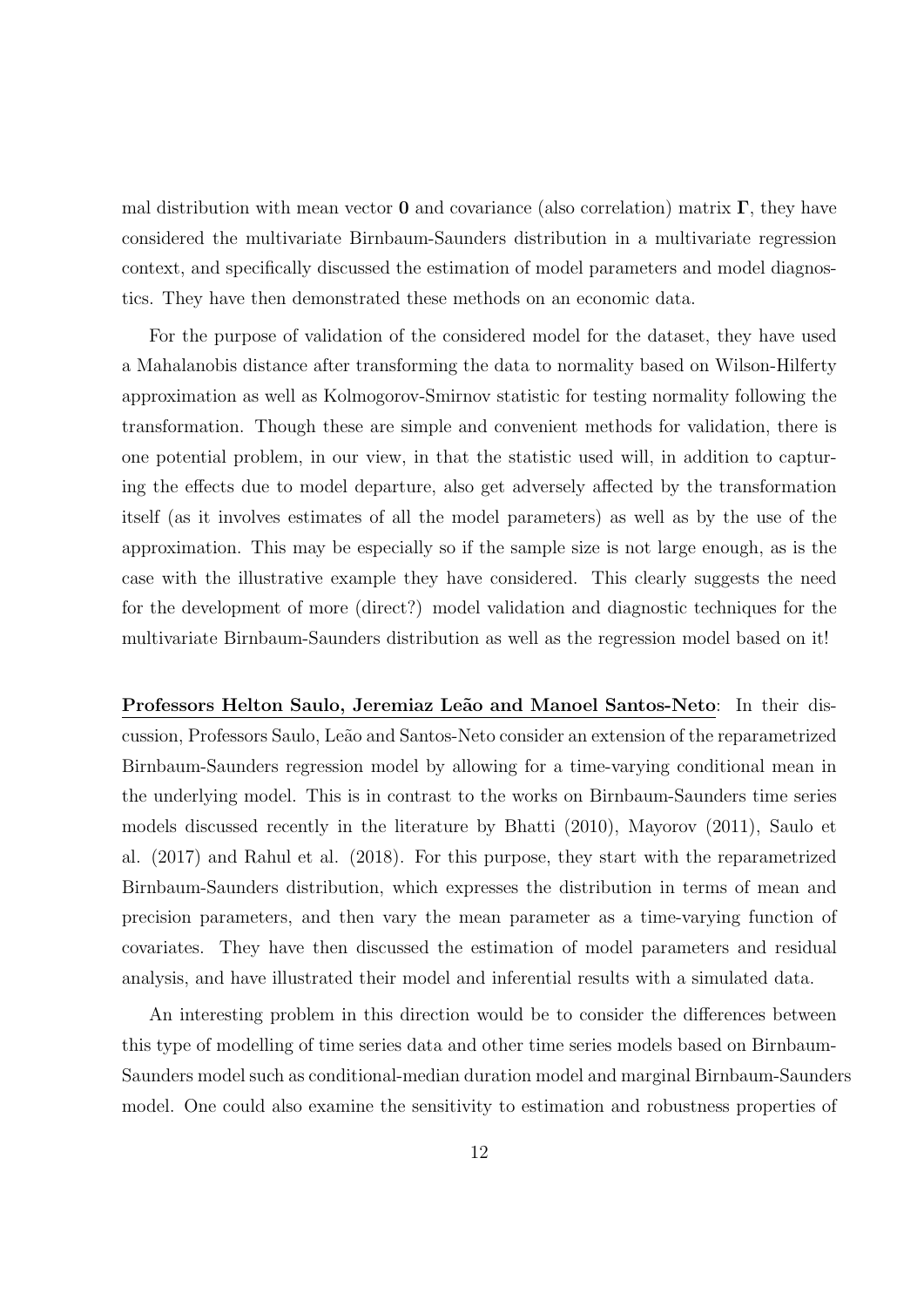the fit achieved by these models. Furthermore, an extension of the model considered by Professors Saulo, Leão and Santos-Neto to the multivariate case will also worth exploring! In this regard, it is important to mention here the recent work of Tan (2017) in which a bivariate conditional median duration model for matched trade high frequency data has been discussed and associated inferential methods have been developed in detail.

Professors Shuangzhe Liu and Tiefeng Ma: We are thankful to Professors Liu and Ma for providing a concise review of various inferential issues for Birnbaum-Saunders distribution and its generalized forms, Birnbaum-Saunders regression and associated estimation and model diagnostics, and finally different time series models based on Birnbaum-Saunders distribution. Their discussion is along the lines of Professors Leiva, Aykroyd and Marchant and also those of Professors Saulo, Leão and Santos-Neto. So, our responses to their comments above hold true here as well. Their comment about the identification of change points of the Birnbaum-Saunders distribution with the use of Niu and Zhang's (2012) screening and ranking algorithm or by Fryzlewicz's (2014) wild binary segmentation algorithm is indeed interesting. Work along these lines for various generalized forms as well as multivariate forms of Birnbaum-Saunders distribution will be very challenging as well as useful, in our view!

Concluding Remarks: We wish to conclude this response by expressing our sincere thanks to all the discussants for their incisive comments as well as useful further details they have provided in the form of results and additional references. It is our sincere hope that our overview article, along with all these discussions and our response, reveal quite clearly to the readers that this is still a fertile area of research with several open problems and paths for further exploration!

## References

1. Aggarwala, R. (2001). Progressive interval censoring: Some mathematical results with applications to inference, *Communications in Statistics — Theory and Methods*, 30, 1921–1935.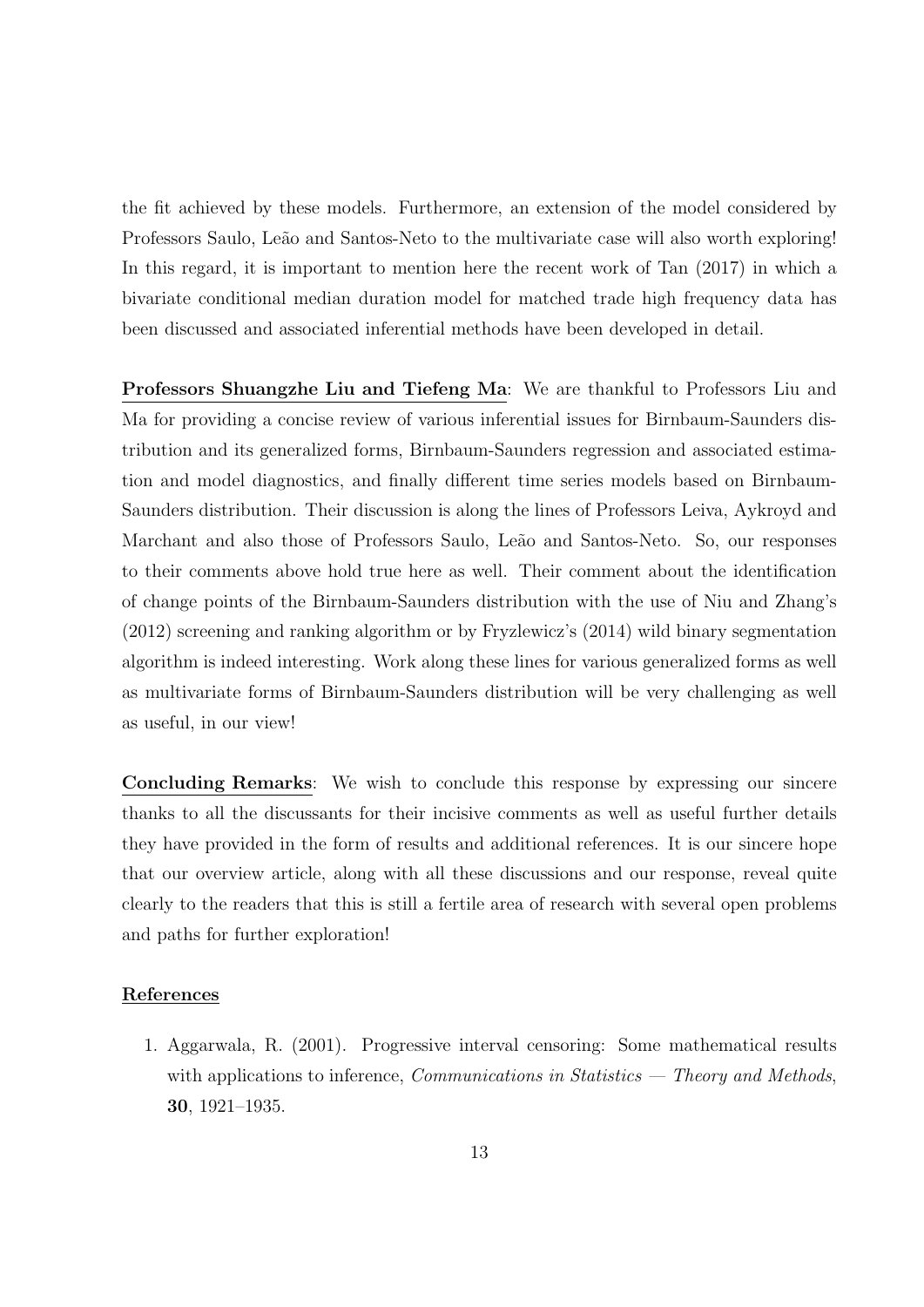- 2. Balakrishnan, B. and Liu, K. (2018). Semi-parametric likelihood inference for Birnbaum-Saunders frailty model, REVSTAT Statistical Journal, 16, 231–255.
- 3. Bartlett, M.S. (1937). Properties of sufficiency and statistical tests, Proceedings of the Royal Society of London, Series A, 160, 268–282.
- 4. Batsidis, A. and Zografos, K. (2013). A necessary test of fit of specific elliptical distributions based on an estimator of Song's measure, Journal of Multivariate Analysis, 113, 91–105.
- 5. Bhatti, C.R. (2010). The Birnbaum-Saunders auto-regression conditional duration model, Mathematics and Computers in Simulation, 80, 2062–2078.
- 6. Caro-Lopera, F.J., Leiva, V., and Balakrishnan, N. (2012). Connection between the Hadamard and matrix products with an application to matrix-variate Birnbaum-Saunders distributions, Journal of Multivariate Analysis, 104, 126–139.
- 7. Caro-Lopera, F.J. and Díaz-Garcia, J.A. (2016). Diagonalization matrix and its application in distribution theory, Statistics, 50, 870–880.
- 8. Chen,G. and Balakrishnan, N. (1995). The infeasibility of probability weighted moments estimation of some generalized distributions, In: Recent Advances in Life-Testing and Reliability (Ed., N. Balakrishnan), pp. 565–573, CRC Press, Boca Raton, Florida.
- 9. Cramér, H. and Leadbetter, M.R. (1967). Stationary and Related Stochastic Processes, John Wiley & Sons, New York.
- 10. Díaz-Garcia, J.A. and Caro-Lopera, F.J. (2018). Matrix variate Birnbaum-Saunders distribution under elliptical models, http://arxiv.org/abs/1802.06173, 2018.
- 11. Díaz-Garcia, J.A. and Domíguez Molina, J.R. (2007). A new family of life distributions for dependent data: Estimation, Computational Statistics & Data Analysis, 51, 5927–5939.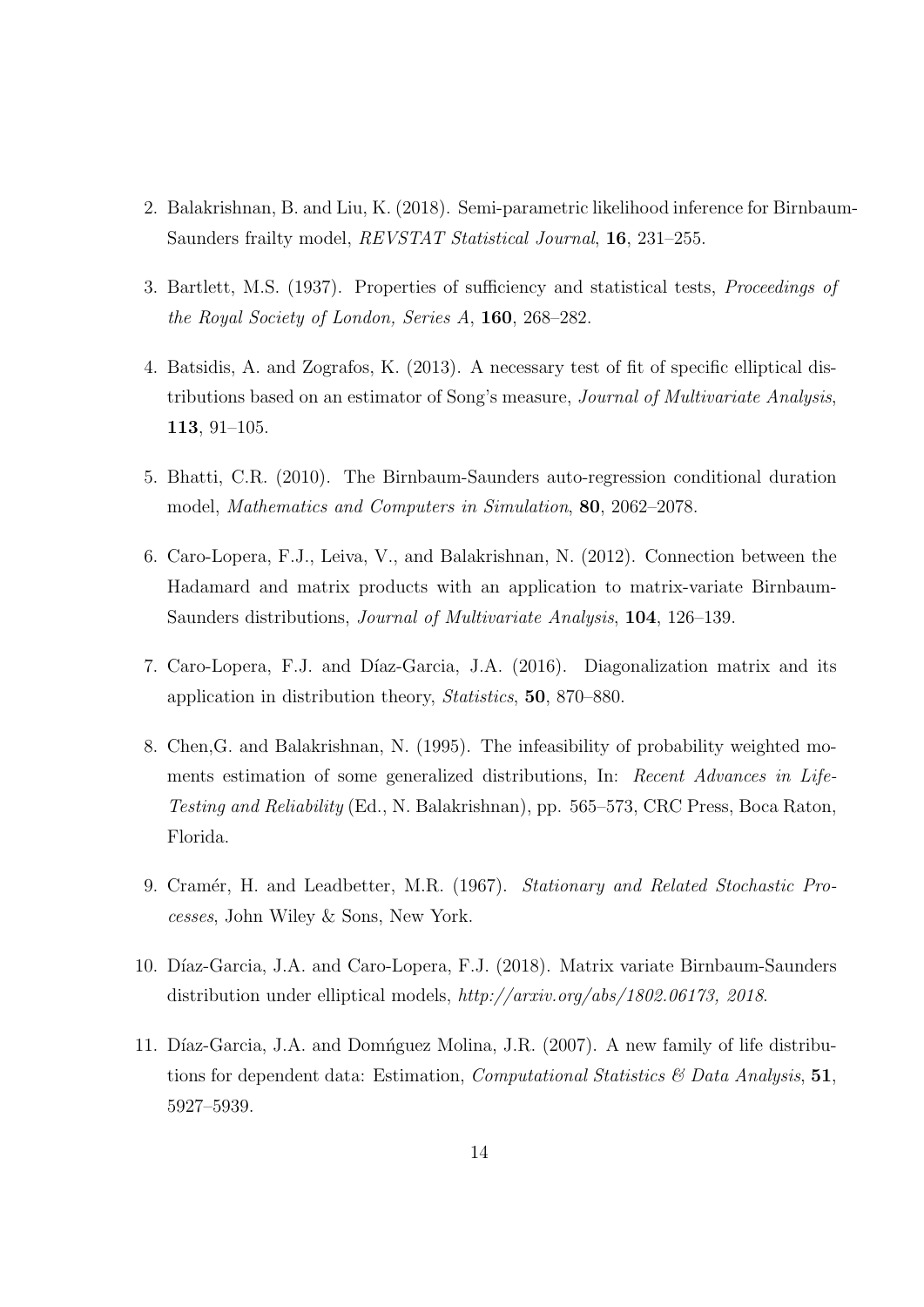- 12. Dupuis, D.J. and Mills, J.E. (1998). Robust estimation of the Birnbaum-Saunders distribution, *IEEE Transactions on Reliability*, **47**, 88–95.
- 13. Fang, L. and Balakrishnan, N. (2018). Ordering properties of the smallest order statistic from generalized Birnbaum-Saunders models and associated random shocks, Metrika, 81, 19–35.
- 14. Fang, L., Zhu, X., and Balakrishnan, N. (2016). Stochastic comparisons of parallel and series systems with heterogeneous Birnbaum-Saunders components, Statistics  $\mathcal{B}$ Probability Letters, 112, 131–136.
- 15. Fang. L., Zhu, X., and Balakrishnan, N. (2018). Stochastic ordering of minima and maxima from heterogeneous bivariate Birnbaum-Saunders random vectors, Statistics, 52, 147–155.
- 16. Ferreira, M., Gomes, M.I., and Leiva, V. (2012). On an extreme value version of the Birnbaum-Saunders distribution, REVSTAT Statistical Journal, 10, 181–210.
- 17. Fryzlewicz, P. (2014). Wild binary segmentation for multiple change-point detection, Annals of Statistics, 42, 2243–2281.
- 18. Garcia-Papani, F., Leiva, V., Ruggeri, F., and Uribe-Opazo, M.A. (2018). Kriging with external drift in a Birnbaum-Saunders geostatistical model, *Stochastic Environ*mental Research and Risk Assessment, 32, 1517–1530.
- 19. Gasull, A. and Utzet, F. (2014). Approximating Mills ratio, Journal of Mathematical Analysis and Applications, 420, 1832–1853.
- 20. Hosking, J.R.M. (1986). The theory of probability weighted moments, Research Report PC12210, IBM Research, Reissued with corrections, 3 April, 1989.
- 21. Jamalizadeh, A. and Balakrishnan, N. (2010). Distributions of order statistics and linear combinations of order statistics from an elliptical distribution as mixtures of unified skew-elliptical distributions, Journal of Multivariate Analysis, 101, 1412– 1427.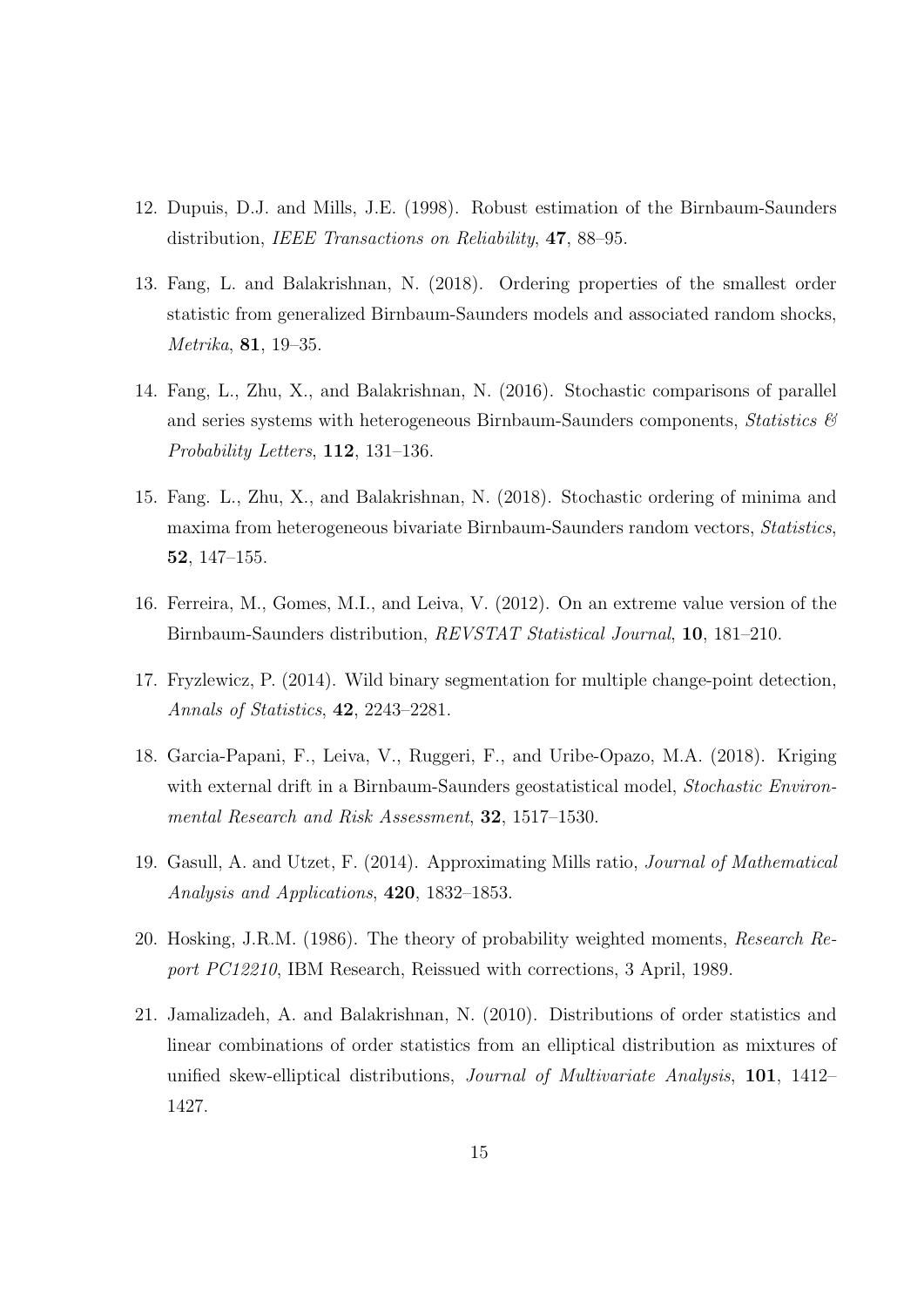- 22. Johnson, N.L., Kotz, S., and Balakrishnan, N. (1994). Continuous Univariate Distributions – Vol. 1, Second edition, John Wiley & Sons, New York.
- 23. Johnson, R.A. and Wichern, D.W. (1999). Applied Multivariate Analysis, Fourth edition, Prentice-Hall, Upper Saddle River, New Jersey.
- 24. Khosravi, M., Leiva, V., Jamalizadeh, A., and Porcu, E. (2016). On a nonlinear Birnbaum-Saunders model based on a bivariate construction and its characteristics,  $Communications in Statistics - Theory and Methods, 45, 772-793.$
- 25. Leão, J.S., Leiva, V., Saulo, H., and Tomazella, V. (2017). Birnbaum-Saunders frailty regression models: diagnostics and application to medical data, Biometrical Journal, 59, 291–314.
- 26. Leão, J.S., Leiva, V., Saulo, H., and Tomazella, V. (2018a). A survival model with Birnbaum-Saunders frailty for uncensored and censored data, Brazilian Journal of Probability and Statistics, 32, 707–729.
- 27. Leão, J.S., Levia, V., Saulo, H., and Tomazella, V. (2018b). Incorporation of frailties into a cure rate regression model and its diagnostics and applications to melanoma data, Statistics in Medicine, 37, 4421–4440.
- 28. Leiva, V., Barros, M., Paula, G.A., and Galea, M. (2007). Influence diagnostics in log-Birnbaum-Saunders regression models with censored data, Computational Statistics  $\&$  Data Analysis, 51, 5694–5707.
- 29. Lemonte, A.J., Cribari-Neto, F., and Vasconcellos, K.L.P. (2007). Improved statistical inference for the two-parameter Birnbaum-Saunders distribution, Computational Statistics & Data Analysis, 51, 4656-4681.
- 30. Liu, K. and Balakrishnan, N. (2018). Marginal likelihood approach for mixture cure model with Birnbaum-Saunders frailty, Under review.
- 31. Mayorov, K. (2011). Modelling trade durations with the Birnbaum-Saunders autoregressive model, MSc Thesis, McMaster University, Hamilton, Canada.